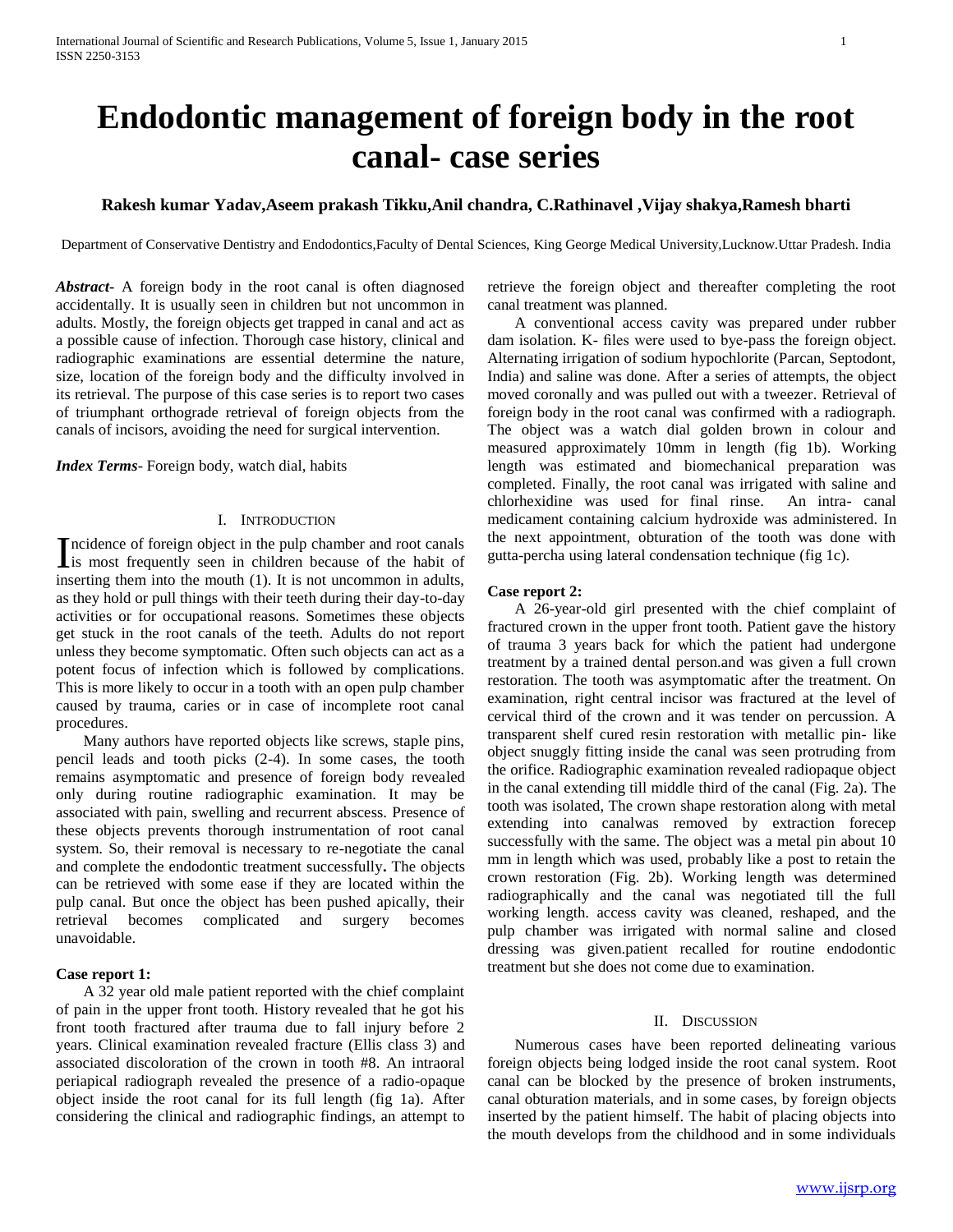this persists for years or even throughout the life. Self-mutilation is a behaviour commonly observed in patients with psychological depression where they violently inflict lesions to their own bodies deliberately or accidentally. Various objects have been reported to be lodged in the pulp chamber and root canal of teeth, such as pencil leads, metal screws, beads, stapler pins, nails, pins, wooden tooth picks, tooth brush bristles, crayons, and pieces of other plastic and wooden pieces.

 Objects lodged in root canal can be categorised into metallic and non-metallic objects. Metallic objects are readily recognized from routine radiographs as they are radio-opaque. McAuliffe summarized various radiographic methods to be adopted to locate the radio-opaque foreign objects, such as parallax views, vertex occlusal views, triangulation techniques, stereo radiography, and tomography (3). Specialized imaging techniques such as cone beam computed tomography (CBCT) can also assist in the localization (5). Whenever resistance is felt in the canal and it is not visible in radiographs then careful instrumentation with ultrasonics under dental operating microscope can be of immense help in diagnosis and retrieval procedures (6).

 A conventional practice employed during emergency root canal treatment involves leaving the pulp chamber open where pus continues to discharge through the canal and cannot be dried within a reasonable period of time. This is the most common reason for lodgement of foreign objects in the pulp chamber and root canals. Weine recommends that the patient remains in the office with a draining tooth for an hour or even more and finally ending the appointment by sealing the access cavity (7). With the access cavity closed, no new strains of microorganism system are introduced and food debris and foreign body lodgement within the tooth can be avoided. If a clinician decides to leave the pulp chamber open following access cavity preparation, the patient should be warned about the risks of any foreign object being lodged in the open canal. However, the clinician should always consider the benefits and risks associated with leaving the pulp chamber open for prolonged periods of time.

 Foreign bodies in root canals can act as focus of infection. Foreign bodies pushed through root canal into the sinus are one of the causes of chronic maxillary sinusitis of dental origin (4). Actinomycosis following placement of piece of jewellery chain into a maxillary central incisor has been reported (8). Hence, extreme care should be taken not to push the object beyond the apex. Retrieval of foreign objects lying in the pulp canal using ultrasonic instruments (6), the Masserann kit (9), modified Castroviejo needle holders (10) have been described in the literature. There is also a description of an assembly of a disposable injection needle and thin steel wire loop formed by passing the wire through the needle being used. This assembly was used along with a mosquito haemostat to tighten the loop around the object (11). Nehme (12) had recommended the use of operating microscope along with ultrasonic filing to eliminate intra-canal metallic obstructions. According to Walvekar et al (13), if the foreign object is snugly bound in the canal, the object may have to be loosened first; it should then be removed with minimal damage to internal tooth structure to prevent perforation of the root. Extreme patience and caution is needed to prevent the fracture of the instrument that is being used to retrieve the foreign object.

 In the present case reports, the foreign objects were located within the root canal and retrieved successfully by a simple nonsurgical technique. It is essential that the dentist, when faced with retrieval of a foreign body, obtains a thorough history, carries out a detailed examination and necessary investigation to determine the position, size, likely composition, and degree of difficulty that will be encountered during its retrieval.

### III. CONCLUSION

 Orthograde removal of foreign objects from root canal is usually a significant challenge to the practitioners. Detailed case history taking and clinical and radiographic evaluation are necessary to come to a conclusion about the nature, size, and location of the foreign body. Careful instrumentation with patience is needed for retrieval of the foreign body. The utmost importance is to prevent further complications.

#### **REFERENCES**

- [1] Hall JB. Endodontics--patient performed. ASDC J Dent Child 1969;36:213-6.
- [2] Roig-Greene JL. The retrieval of foreign objects from root canals: A simple aid. J Endod 1983;9:394-7.
- [3] Macauliffe N, Drage NA, Hunter B. Staple diet: a foreign body in a tooth. Int J Paediatr Dent 2005;15: 468–71.
- [4] Costa F, Robiomy M, Toro C, Sembronio S, Politi M. Endoscopically assisted procedure for the removal of a foreign body from the maxillary sinus and contemporary endodontic surgical treatment of the tooth. Head Face Med 2006;8:37.
- [5] Patel S, Dawood A, Ford TP, Whaites E. The potential applications of cone beam computed tomography in the management of endodontic problems. Int Endod J. 2007; 40: 818-30.
- [6] Meidinger DL, Kabes BJ. Foreign object removal utilizing the cavi-endo ultrasonic instrument. J Endod 1985;11: 301–4.
- [7] Weine FS. Endodontic therapy. 6 th ed. 2004.
- [8] Goldstein BH, Scuibba JJ, Laskin DM. Actinomycosis of the maxilla: A review of literature and a report case. J Oral Surg 1972;30:362-6.
- [9] Williams VD, Bjourndal AM. The Masseran technique for the removal of fractured posts in endodontically treated teeth. J Prosthet Dent 1983;49:46- 8.
- [10] Fros UG, Berg JO. A method for the removal of broken endodontic instruments from the root canals. J Endod 1983;9:156-9.
- [11] Roig-Greene JL. The retrieval of foreign objects from root canals: A simple aid. J Endod 1983;9:394-7.
- [12] Nehme WB. Elimination of intracanal metallic obstruction by abrasion using an operational microscope and ultrasonics. J Endod 2001;27:365-7.
- [13] Walvekar SV, Al- Duwari Y, Al-Kandri AM, Al-Quoud OA. Unusual foreign objects in the root canal. J Endod 1995;21:526-7

#### AUTHORS

**First Author-** Rakesh Kumar Yadav,Associate professor

- **Second Author –** Aseem prakash tikku,professor
- **Third Author –** Anil Chandra, Professor
- **Fourth Author-** C.Rathinavel,MDS
- **Fifth Author-** Vjay kumar shakya,Asst. professsor

**Sixth Author-** : Ramesh bharti,Assist. Professor

**Corresponding Author:** Dr. Rakesh Kumar Yadav, Department of Conservative Dentistry and Endodontics,, Faculty of Dental